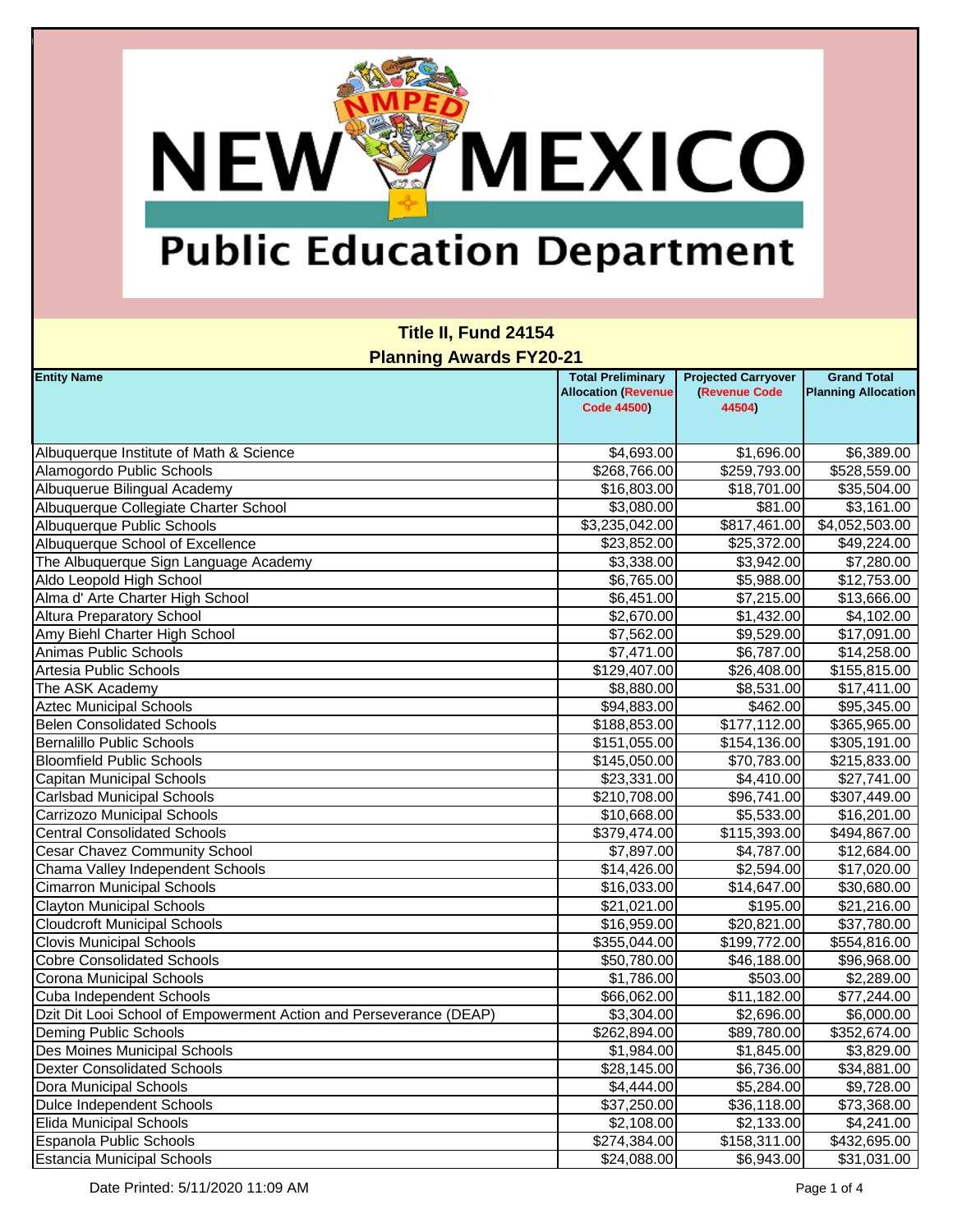**NEW** 

**MEXICO** 

| Title II, Fund 24154<br><b>Planning Awards FY20-21</b> |                                                                              |                                                       |                                                  |  |
|--------------------------------------------------------|------------------------------------------------------------------------------|-------------------------------------------------------|--------------------------------------------------|--|
| <b>Entity Name</b>                                     | <b>Total Preliminary</b><br><b>Allocation (Revenue</b><br><b>Code 44500)</b> | <b>Projected Carryover</b><br>(Revenue Code<br>44504) | <b>Grand Total</b><br><b>Planning Allocation</b> |  |
| Estancia Valley Classical Academy                      | \$14,454.00                                                                  | \$386.00                                              | \$14,840.00                                      |  |
| <b>Eunice Municipal Schools</b>                        | \$24,274.00                                                                  | \$19,473.00                                           | \$43,747.00                                      |  |
| <b>Explore Academy</b>                                 | \$8,246.00                                                                   | \$6,006.00                                            | \$14,252.00                                      |  |
| <b>Farmington Municipal Schools</b>                    | \$419,336.00                                                                 | \$328,138.00                                          | \$747,474.00                                     |  |
| <b>Floyd Municipal Schools</b>                         | \$3,967.00                                                                   | \$3,305.00                                            | \$7,272.00                                       |  |
| Fort Sumner Municipal Schools                          | \$15,039.00                                                                  | \$471.00                                              | \$15,510.00                                      |  |
| Gadsden Independent Schools                            | \$994,714.00                                                                 | \$848,761.00                                          | \$1,843,475.00                                   |  |
| <b>Gallup-McKinley County Schools</b>                  | \$921,085.00                                                                 | \$241,143.00                                          | \$1,162,228.00                                   |  |
| <b>Grady Municipal Schools</b>                         | \$1,882.00                                                                   | \$1,753.00                                            | \$3,635.00                                       |  |
| <b>Grants-Cibola County Schools</b>                    | \$249,155.00                                                                 | \$103,003.00                                          | \$352,158.00                                     |  |
| <b>Hagerman Municipal Schools</b>                      | \$17,081.00                                                                  | \$495.00                                              | \$17,576.00                                      |  |
| <b>Hatch Valley Public Schools</b>                     | \$87,287.00                                                                  | \$14,367.00                                           | \$101,654.00                                     |  |
| <b>Hobbs Municipal Schools</b>                         | \$334,361.00                                                                 | \$351,623.00                                          | \$685,984.00                                     |  |
| Hondo Valley Public Schools                            | \$6,598.00                                                                   | \$6,230.00                                            | \$12,828.00                                      |  |
| Horizon Academy West                                   | \$11,704.00                                                                  | \$2,933.00                                            | \$14,637.00                                      |  |
| <b>House Municipal Schools</b>                         | \$1,267.00                                                                   | \$1,388.00                                            | \$2,655.00                                       |  |
| Hózhó Academy                                          | \$14,112.00                                                                  | \$0.00                                                | \$14,112.00                                      |  |
| J Paul Taylor Academy                                  | \$6,089.00                                                                   | \$2,338.00                                            | \$8,427.00                                       |  |
| Jal Public Schools                                     | \$9,911.00                                                                   | \$4,888.00                                            | \$14,799.00                                      |  |
| Jemez Mountain Public Schools                          | \$16,376.00                                                                  | \$11,269.00                                           | \$27,645.00                                      |  |
| Jemez Valley Public Schools                            | \$27,708.00                                                                  | \$14,429.00                                           | \$42,137.00                                      |  |
| La Academia Dolores Huerta                             | \$4,674.00                                                                   | \$7,901.00                                            | \$12,575.00                                      |  |
| La Tierra Montessori School of the Arts and Sciences   | \$2,346.00                                                                   | \$5,581.00                                            | \$7,927.00                                       |  |
| Lake Arthur Municipal Schools                          | \$4,991.00                                                                   | \$5,155.00                                            | \$10,146.00                                      |  |
| <b>Las Cruces Public Schools</b>                       | \$1,209,999.00                                                               | \$380,063.00                                          | \$1,590,062.00                                   |  |
| Las Montañas Charter School                            | \$10,571.00                                                                  | \$9,022.00                                            | \$19,593.00                                      |  |
| Las Vegas City Public Schools                          | \$79,549.00                                                                  | \$19,345.00                                           | \$98,894.00                                      |  |
| <b>Logan Municipal Schools</b>                         | \$5,791.00                                                                   | \$1,410.00                                            | \$7,201.00                                       |  |
| Lordsburg Municipal Schools                            | \$29,496.00                                                                  | \$28,804.00                                           | \$58,300.00                                      |  |
| Los Alamos Public Schools                              | \$37,375.00                                                                  | \$27,404.00                                           | \$64,779.00                                      |  |
| Los Lunas Public Schools                               | \$306,525.00                                                                 | \$17,512.00                                           | \$324,037.00                                     |  |
| <b>Loving Municipal Schools</b>                        | \$13,978.00                                                                  | \$3,012.00                                            | \$16,990.00                                      |  |
| <b>Lovington Municipal Schools</b>                     | \$101,107.00                                                                 | \$74,628.00                                           | \$175,735.00                                     |  |
| Magdalena Municipal Schools                            | \$31,928.00                                                                  | \$19,862.00                                           | \$51,790.00                                      |  |
| The MASTERS Program                                    | \$4,364.00                                                                   | \$4,243.00                                            | \$8,607.00                                       |  |
| <b>Maxwell Municipal Schools</b>                       | \$2,758.00                                                                   | \$432.00                                              | \$3,190.00                                       |  |
| <b>McCurdy Charter School</b>                          | \$16,891.00                                                                  | \$16,940.00                                           | \$33,831.00                                      |  |
| Media Arts Collaborative Charter School                | \$7,420.00                                                                   | \$723.00                                              | \$8,143.00                                       |  |
| <b>Melrose Public Schools</b>                          | \$5,593.00                                                                   | \$2,293.00                                            | \$7,886.00                                       |  |
| <b>Mesa Vista Consolidated Schools</b>                 | \$17,258.00                                                                  | \$11,466.00                                           | \$28,724.00                                      |  |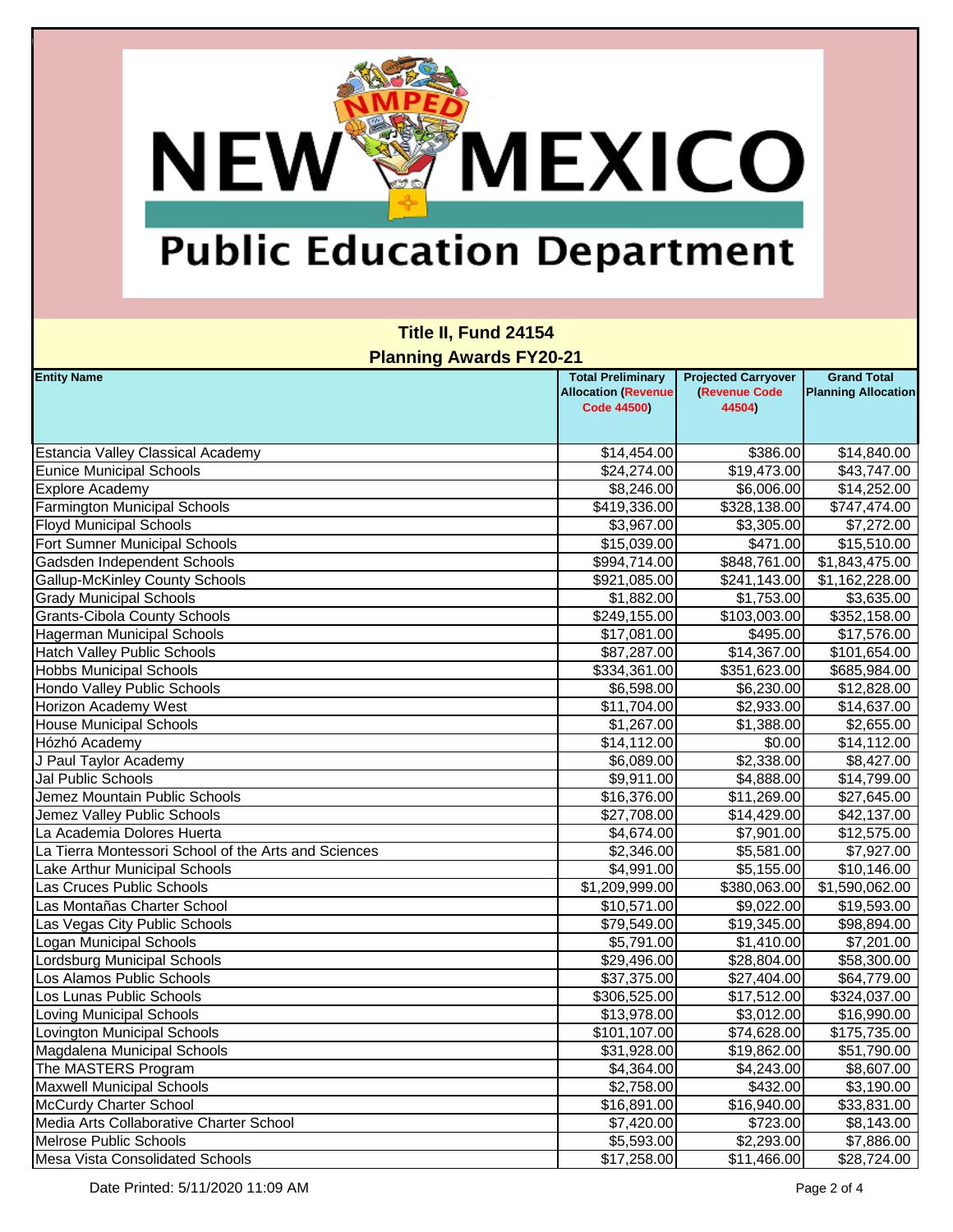**NEW®** 

**MEXICO** 

| Title II, Fund 24154<br><b>Planning Awards FY20-21</b> |                                                                              |                                                       |                                                  |  |
|--------------------------------------------------------|------------------------------------------------------------------------------|-------------------------------------------------------|--------------------------------------------------|--|
| <b>Entity Name</b>                                     | <b>Total Preliminary</b><br><b>Allocation (Revenue</b><br><b>Code 44500)</b> | <b>Projected Carryover</b><br>(Revenue Code<br>44504) | <b>Grand Total</b><br><b>Planning Allocation</b> |  |
| Middle College High                                    | \$3,316.00                                                                   | \$0.00                                                | \$3,316.00                                       |  |
| <b>Mission Achievement and Success</b>                 | \$53,072.00                                                                  | \$2,072.00                                            | \$55,144.00                                      |  |
| Monte Del Sol                                          | \$8,546.00                                                                   | \$5,665.00                                            | \$14,211.00                                      |  |
| The Montessori Elementary School                       | \$6,194.00                                                                   | \$7,519.00                                            | \$13,713.00                                      |  |
| Mora Independent Schools                               | \$19,701.00                                                                  | \$20,029.00                                           | \$39,730.00                                      |  |
| <b>Moriarty Municipal Schools</b>                      | \$127,662.00                                                                 | \$69,800.00                                           | \$197,462.00                                     |  |
| <b>Mosquero Municipal Schools</b>                      | \$1,199.00                                                                   | \$445.00                                              | \$1,644.00                                       |  |
| Mountainair Public Schools                             | \$19,740.00                                                                  | \$290.00                                              | \$20,030.00                                      |  |
| New America School - Las Cruces                        | \$6,831.00                                                                   | \$4,268.00                                            | \$11,099.00                                      |  |
| New Mexico School for the Arts                         | \$3,597.00                                                                   | \$2,195.00                                            | \$5,792.00                                       |  |
| New Mexico Connections Academy                         | \$37,788.00                                                                  | \$43,852.00                                           | \$81,640.00                                      |  |
| North Valley Academy Charter School                    | \$15,654.00                                                                  | \$1,310.00                                            | \$16,964.00                                      |  |
| Pecos Independent Schools                              | \$27,434.00                                                                  | \$23,658.00                                           | \$51,092.00                                      |  |
| Penasco Independent Schools                            | \$24,364.00                                                                  | \$17,213.00                                           | \$41,577.00                                      |  |
| Pojoaque Valley Public Schools                         | \$52,064.00                                                                  | \$26,673.00                                           | \$78,737.00                                      |  |
| <b>Portales Municipal Schools</b>                      | \$137,087.00                                                                 | \$11,227.00                                           | \$148,314.00                                     |  |
| Quemado Independent Schools                            | \$13,887.00                                                                  | \$7,699.00                                            | \$21,586.00                                      |  |
| Questa Independent Schools                             | \$28,924.00                                                                  | \$19,478.00                                           | \$48,402.00                                      |  |
| Raices del Saber Xinachtli Community School            | \$1,601.00                                                                   | \$0.00                                                | \$1,601.00                                       |  |
| <b>Raton Public Schools</b>                            | \$43,913.00                                                                  | \$24,674.00                                           | \$68,587.00                                      |  |
| Red River Valley Charter School                        | \$5,383.00                                                                   | \$4,461.00                                            | \$9,844.00                                       |  |
| <b>Reserve Public Schools</b>                          | \$6,659.00                                                                   | \$2,715.00                                            | \$9,374.00                                       |  |
| Rio Rancho Public Schools                              | \$469,724.00                                                                 | \$205,311.00                                          | \$675,035.00                                     |  |
| Roots and Wings                                        | \$1,707.00                                                                   | \$2,509.00                                            | \$4,216.00                                       |  |
| Roswell Independent Schools                            | \$402,600.00                                                                 | \$247,720.00                                          | \$650,320.00                                     |  |
| <b>Roy Municipal Schools</b>                           | \$1,163.00                                                                   | \$1,688.00                                            | \$2,851.00                                       |  |
| <b>Ruidoso Municipal Schools</b>                       | \$72,584.00                                                                  | \$23,027.00                                           | \$95,611.00                                      |  |
| San Jon Municipal Schools                              | \$3,426.00                                                                   | \$3,488.00                                            | \$6,914.00                                       |  |
| Sandoval Academy of Bilingual Education                | \$6,187.00                                                                   | \$3,187.00                                            | \$9,374.00                                       |  |
| Santa Fe Public Schools                                | \$453,698.00                                                                 | \$286,853.00                                          | \$740,551.00                                     |  |
| Santa Rosa Consolidated Schools                        | \$29,644.00                                                                  | \$13,607.00                                           | \$43,251.00                                      |  |
| School of Dreams Academy                               | \$17,138.00                                                                  | \$18,459.00                                           | \$35,597.00                                      |  |
| <b>Silver Consolidated Schools</b>                     | \$134,376.00                                                                 | \$39,108.00                                           | \$173,484.00                                     |  |
| <b>Six Directions Indigenous</b>                       | \$2,903.00                                                                   | \$4,895.00                                            | \$7,798.00                                       |  |
| Socorro Consolidated Schools                           | \$97,712.00                                                                  | \$1,243.00                                            | \$98,955.00                                      |  |
| Solare Collegiate Charter School                       | \$5,523.00                                                                   | \$0.00                                                | \$5,523.00                                       |  |
| South Valley Preparatory School                        | \$6,763.00                                                                   | \$6,264.00                                            | \$13,027.00                                      |  |
| Southwest Preparatory Learning Center                  | \$6,257.00                                                                   | \$688.00                                              | \$6,945.00                                       |  |
| Southwest Secondary Learning Center                    | \$3,674.00                                                                   | \$5,526.00                                            | \$9,200.00                                       |  |
| <b>Springer Municipal Schools</b>                      | \$7,563.00                                                                   | \$9,282.00                                            | \$16,845.00                                      |  |